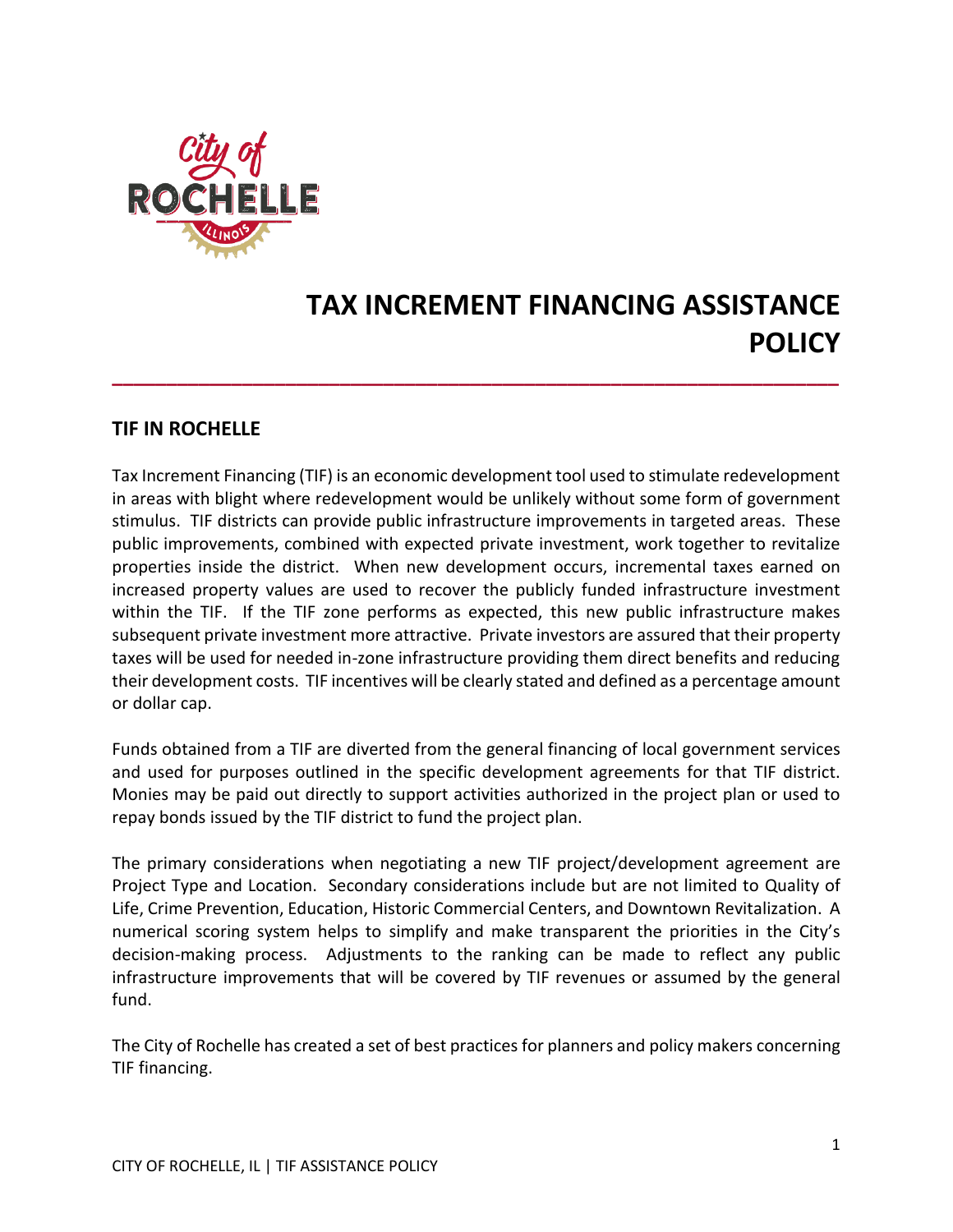## **PURPOSE**

- A. The purpose of this document is to provide guideline for the City of Rochelle to offer Tax Increment Financing Assistance for development activities in its narrowly-defined Tax Increment Financing Districts.
- B. As a matter of policy, the City of Rochelle will consider using Tax Increment Financing to assist private developments only in those circumstances in which the proposed private projects show a demonstrated financing gap and meet the criteria for approved projects.
- C. Each proposed project must demonstrate enough need for the City's TIF assistance, without such assistance, the proposed project would not occur. The City does not support unwarranted public subsidy of private enterprise.
- D. Tax Increment Financing in the City of Rochelle is a pay-as-you-go program. Reimbursements by the municipality to the developer are contingent upon a positive TIF fund balance. If enough tax increment revenues pledged to pay the debt service are not generated from parcels within the TIF District, the developer assumes the risk. The City will not be dependent upon the General Fund to meet these obligations nor considered to be in default.
- E. Tax Increment Financing is only available during the life of the district. No reimbursements will be made after the district has expired. Only the TIF account is to be utilized. TIF agreements do not create a general obligation of the City.
- F. This policy will be used as a guide in processing and reviewing applications requesting Tax Increment Financing assistance. The City reserves the option of amending or waiving sections of this policy when necessary or appropriate. In amending or waiving sections of this policy, the City will document the reason for deviation in the project's development agreement.
- G. The fundamental purpose of Tax Increment Financing assistance is to encourage desirable development/redevelopment projects that would not otherwise occur, *but for* the assistance provided through Tax Increment Financing. This test is important for public credibility and fairness to other taxing districts.
- H. It is the intent of the City to provide a minimum amount of Tax Increment Financing assistance. The provision of financial assistance is at the sole discretion of the City. The City reserves the right to reject or approve projects on the merits of each application, considering conventional policies, specific project criteria, and the demand on City services in relation to the potential benefits of the proposed project. Meeting policy guidelines or other criteria does not guarantee the award of Tax Increment Financing assistance. Furthermore, the approval of denial of one project is not intended to set precedent for approval or denial of another project.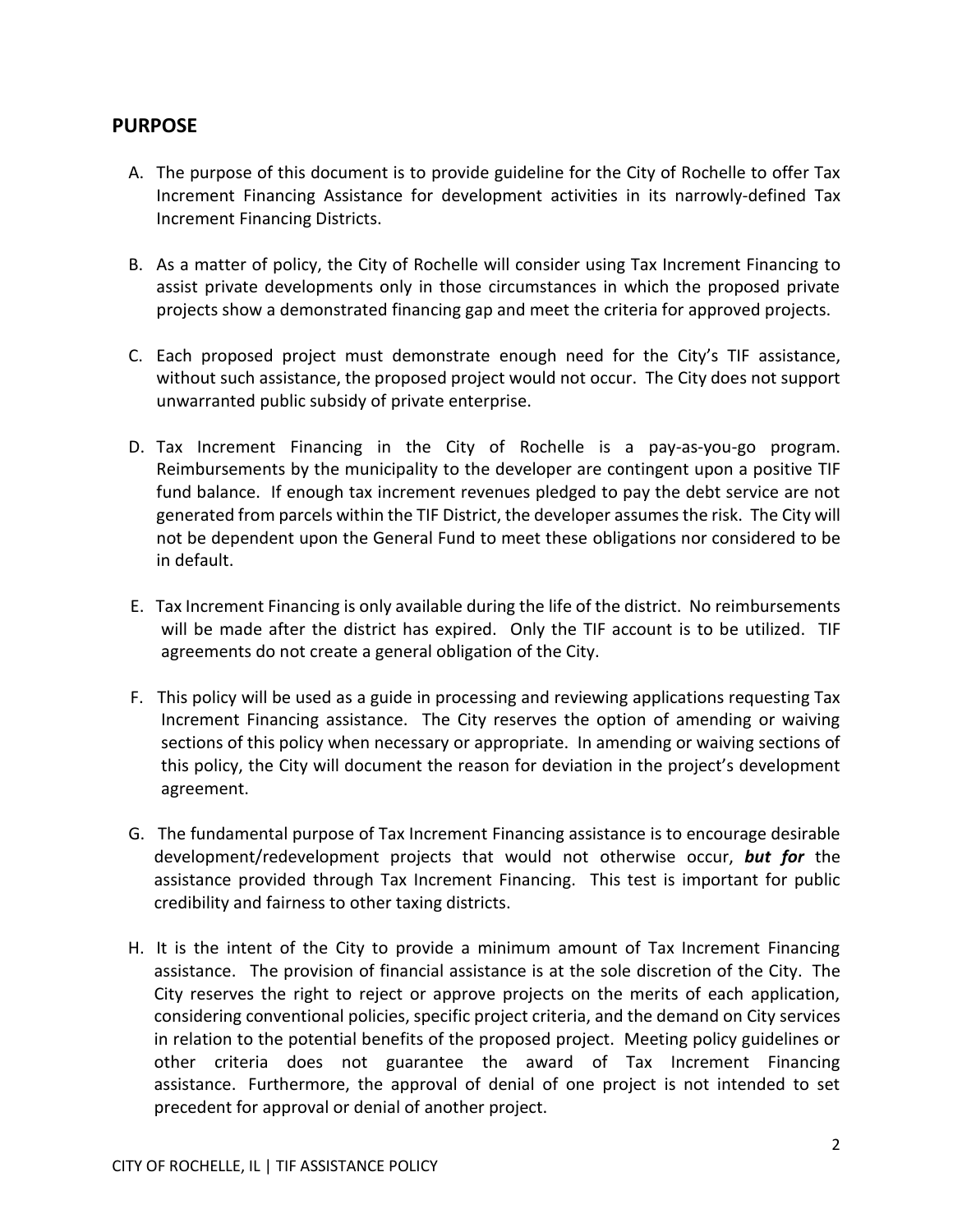# **GENERAL POLICIES FOR THE USE OF TAX INCREMENT FINANCING**

- A. Tax Increment Financing assistance will not be provided to projects that have the financial feasibility to proceed without the benefit of the assistance. Prior to consideration of a Tax Increment Financing assistance request, the City will undertake an independent analysis of the project costs to ensure that the request for assistance is valid.
- B. An estimate of the incremental increase in real estate valuation the proposed project will create is required. This will be based on an evaluation provided by the Township or County Assessor comparing the before and after assessment and the Assessor's opinion of value.
- C. Individuals requesting Tax Increment Financing assistance must demonstrate enough private financing commitments to the project.
- D. The applicant will provide any market and financial feasibility studies, appraisals, or other information provided to private lenders for the project as well as any other information or data which the City, or its financial consultants, may require to review the need for Tax Increment Financing Assistance.
- E. Tax Increment Financing will not be used for projects that place extraordinary demands on City infrastructure or services.
- F. If requested by the City, the applicant will provide adequate financial guarantees to ensure completion of the project, including, but not limited to, assessment agreements, letters of credit, cash escrow, and personal guarantees.
- G. The applicant must be able to demonstrate an ability to construct, operate, and maintain the proposed project based upon experience, general reputation, and credit history.
- H. The proposed project must be subject to real estate tax. It is the responsibility of the applicant to provide annual copies of real estate tax bills and proof of payment before reimbursements will be processed, throughout the life of the agreement. Developer will be prohibited from contesting assessments during the life of the TIF agreement.
- I. Schools, universities, hospitals, and churches that are exempt from real estate taxes must fulfill the priorities of the TIF policy to be considered.
- J. The applicant must retain ownership of the project long enough to complete it, to stabilize its occupancy, to establish the project management, and to initiate payment of taxes based on the increased project value. Tax Increment Financial assistance is not transferable upon the sale of the project and its properties.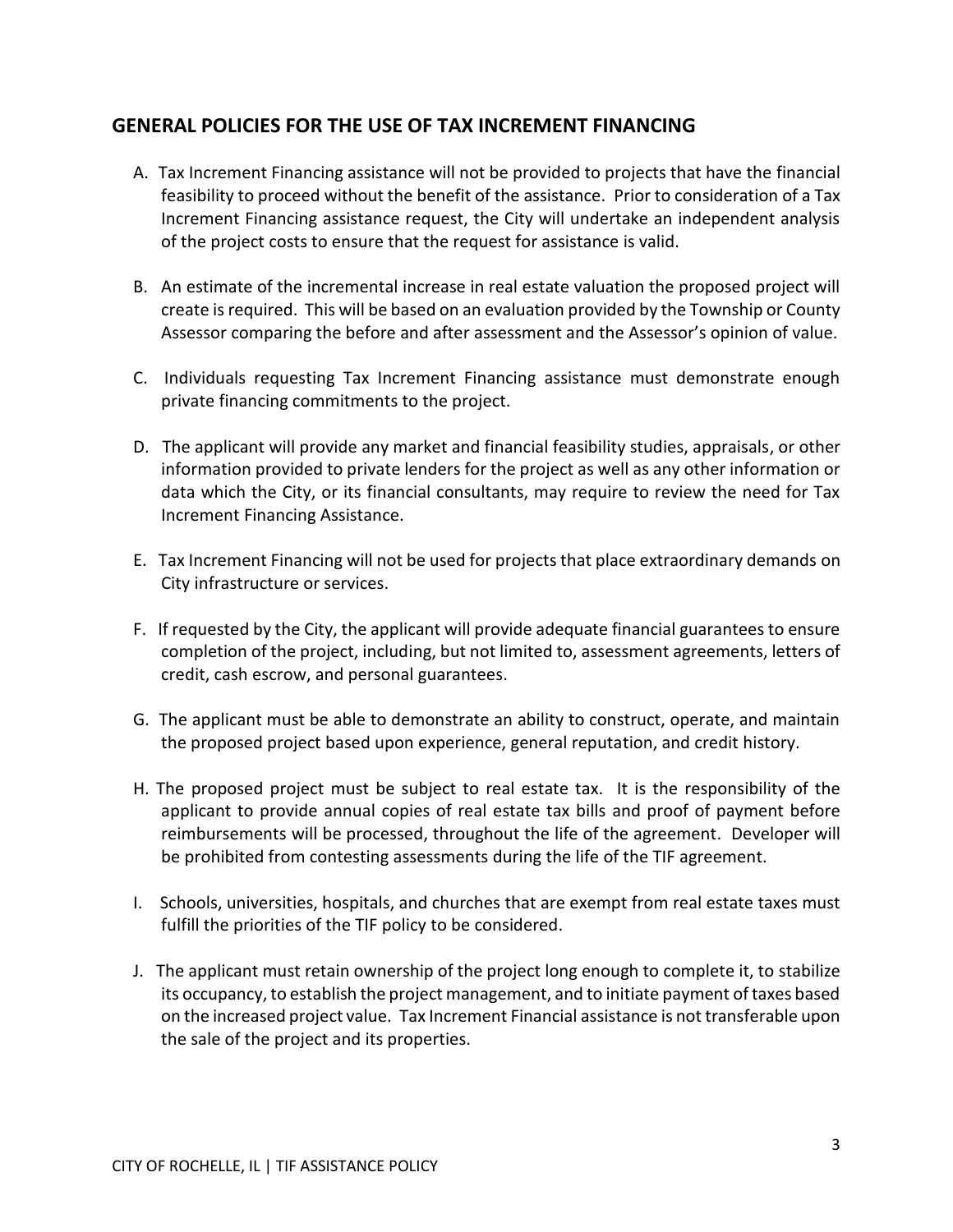K. The level of Tax Increment Financing assistance should be reduced to the lowest possible level in the least amount of time by maximizing the use of private debt and equity financing first.

# **CRITERIA FOR TIF ASSISTANCE**

- A. Tax Increment Financing reimbursement will be provided by the City when there exists a positive balance in the TIF and as funds are available.
- B. The amount of assistance provided to an applicant will be limited to the amount necessary to provide the applicant a reasonable rate of return based on current market conditions and performance measures as determined by the City's Finance Director.
- C. Projects receiving assistance must provide the City with a Certificate of Substantial Completion. The Certificate is a guarantee that work has been completed in accordance with its development agreement so that the owner may use or occupy the project for its intended purpose. The developer will submit all supporting documents for each reimbursable expense such as invoices from vendors, proof of payment and waivers of lien from contactors. Developer will also guarantee the project's users (tenants, operators, etc.) are obligated to provide the information necessary to monitor results.
- D. Projects receiving assistance will provide certified records of project costs and revenues within a specified period after project completion. Adjustments to the level of assistance will be made to limit assistance in accordance with terms of the development agreement.

# **ELIGIBLE COSTS**

TIF eligible project costs are defined by Illinois statues, 65 ILCS 5/11-74.4-1 through 11-74.4-11): the TIF Act. The City reserves the right to limit based on the merits of the project. The Developer's share of TIF revenues derived from the Developer's project will be defined in the Agreement. The following are typical eligible costs.

- 1. Capital costs including actual costs of:
	- a. Construction of public works or improvements,
	- b. Demolition, alteration, rehabilitation, repair or reconstruction of existing buildings, structures and fixtures, other than historic buildings and structures,
	- c. Acquisition of equipment to service the district,
	- d. Restoration of soil or groundwater affected by environmental pollution,
	- e. Clearing and grading of land,
- 2. Real property assembly costs,
- 3. Professional service costs (planning, architectural, engineering, and legal,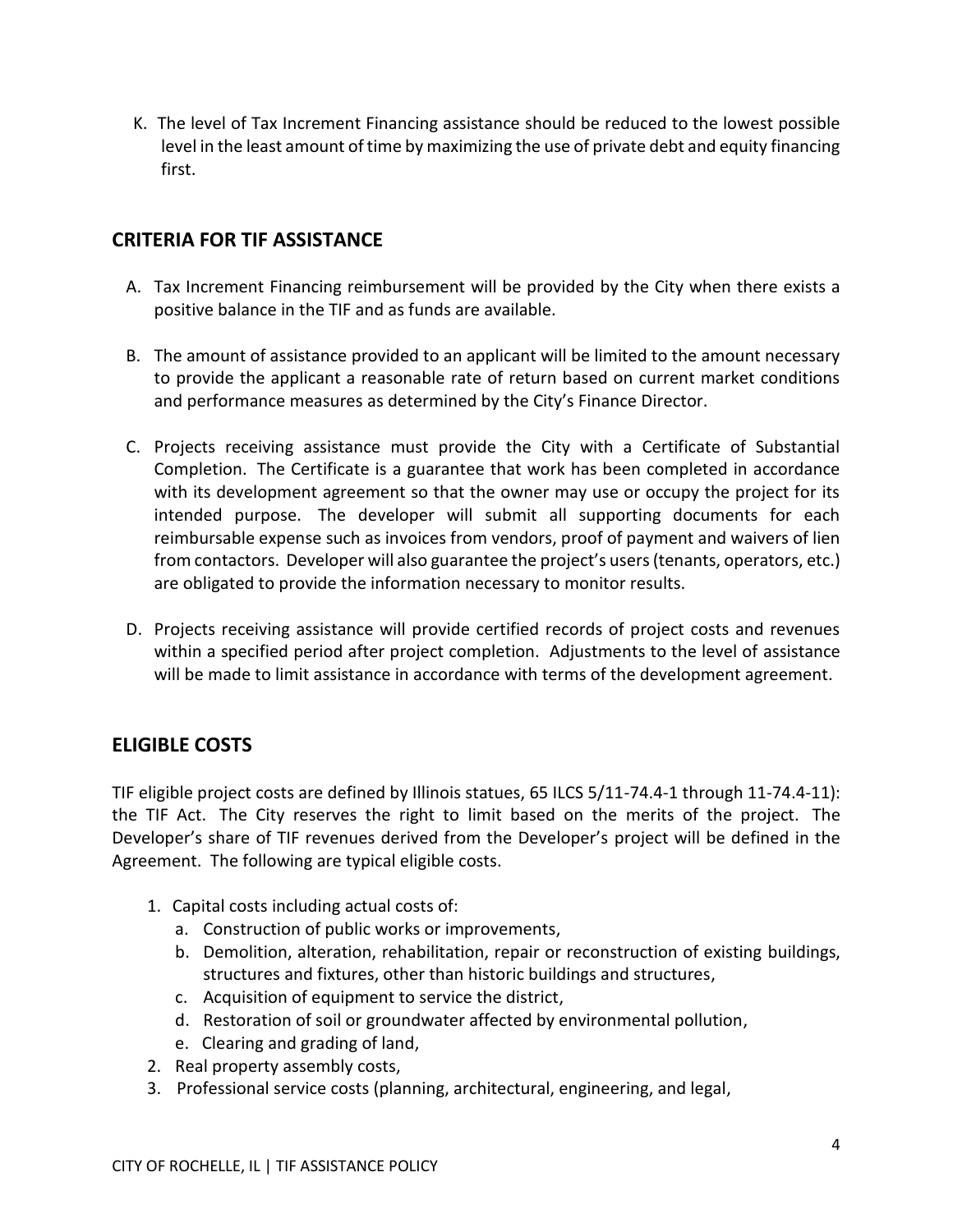- 4. Relocation costs,
- 5. Professional or soft costs (environmental and other studies, publication, and notification costs).

Under certain circumstances, a Developer's project will be eligible to receive TIF support from revenues generated from other increment in the District in which the project is located. Projects of significant importance to the community and meeting multiple goals of the City's Strategic Plan may be considered.

# **MONITORING TIF AGREEMENTS**

The Finance and Community Development Departments will monitor, evaluate, and enforce performance measures contained in TIF agreements. The Developer will cover the administration costs to the City for staff, counsel, and consultants throughout the life of the TIF. The City is not responsible for Developer expenses. Ongoing transparency costs including the filing and publishing of annual reports will also be reimbursed. The City will identify the amount of funds to be withheld to monitor each agreement.

TIF Agreements will describe the consequences if performance goals are not met. Document will govern who is responsible for the following:

- 1. Project upkeep,
- 2. Who backs up project revenue if increments are not enough,
- 3. Ongoing maintenance responsibilities,
- 4. Maintaining designated reserves, if required,
- 5. Project reporting and monitoring,
- 6. Adherence with state and local laws.

# **PERFORMANCE MEASURES**

Project evaluations that reveal unfavorable variances should trigger further review and possible implementation of remedies determined by the City. Performance measures might include:

- 1. Comparison of actual to estimated investment,
- 2. Comparison of actual to estimated land use,
- 3. Numbers, types of jobs created, and residency requirements,
- 4. Average wage,
- 5. Dollar amount of private investment,
- 6. Net increase in property tax base,
- 7. Living wage requirements,
- 8. Low-to-moderate income employee qualifications,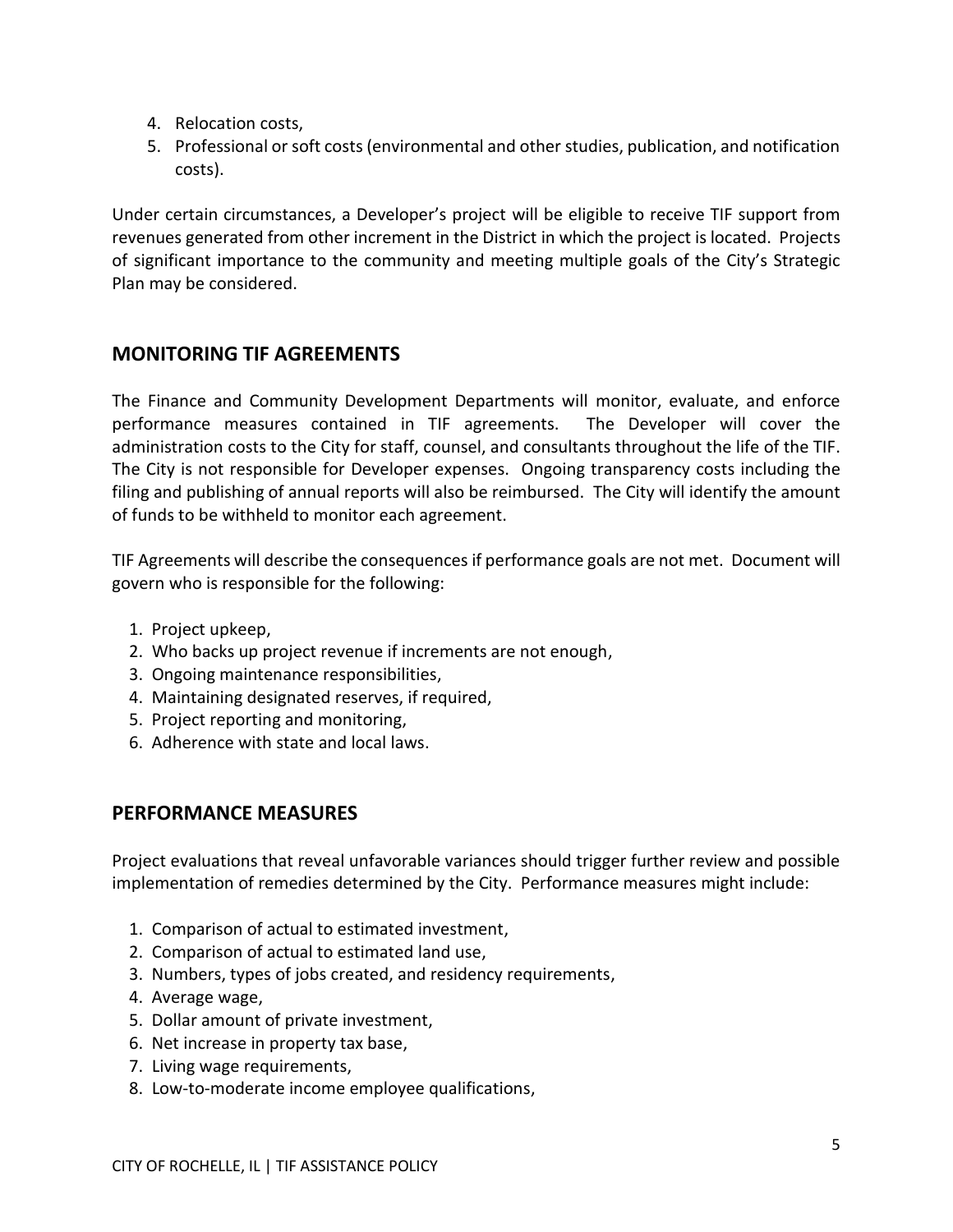- 9. Actual market value and/or tax revenue performance,
- 10. Occupancy requirements,
- 11. Disclosure of any tax delinquencies,
- 12. Actual to estimated debt service cash flow,
- 13. Debt coverage ratio, and,
- 14. Any conditions that might change the tax status of any related public bonding offering.

# **DEFAULT AND TERMINATION**

During the life of the TIF, the Project will be considered in default if the Developer:

- 1. Does not complete the Project within twelve (12) months following the execution of a Development Agreement,
- 2. Fails to maintain operations located on the Property in accordance with City codes and ordinances,
- 3. Sells or otherwise conveys the Property (unless stipulated in the Development Agreement),
- 4. Files for bankruptcy or otherwise becomes insolvent,
- 5. Fails to provide annual verification that the real estate taxes for the subject Property have been paid,
- 6. Becomes the subject of foreclosure proceedings,
- 7. Files any challenge, appeal, or similar action which seeks to reduce the equalized assessed value of the Property.

# **REPORTING OF EXISTING TIF DISTRICTS AND AGREEMENTS**

The Community Development Department will be required to annually ensure TIF Districts are regularly and fairly monitored:

- 1. Tax Increment Financing Performance Measures include but are not limited to:
	- a. Actual versus projected tax base, jobs created, location of jobs, and the potential impact of shifting economic development from non-TIF District to TIF District,
	- b. Private investment completed during the year within the TIF,
	- c. Public investment measured in TIF and non-TIF dollars,
	- d. Current projections measured in TIF fund revenue and fund balances through the life of the TIF, and
	- e. Review of any transfer of funds from one TIF District to another.
- 2. On an annual basis, provide a summary of existing development agreements within each TIF and performance of the agreement compared to projections.
- 3. Fully comply with the State of Illinois requirements for an annual TIF Report.
- 4. Convene the Joint Review Board to review existing TIF Districts.
	- a. Evaluate performance of TIF,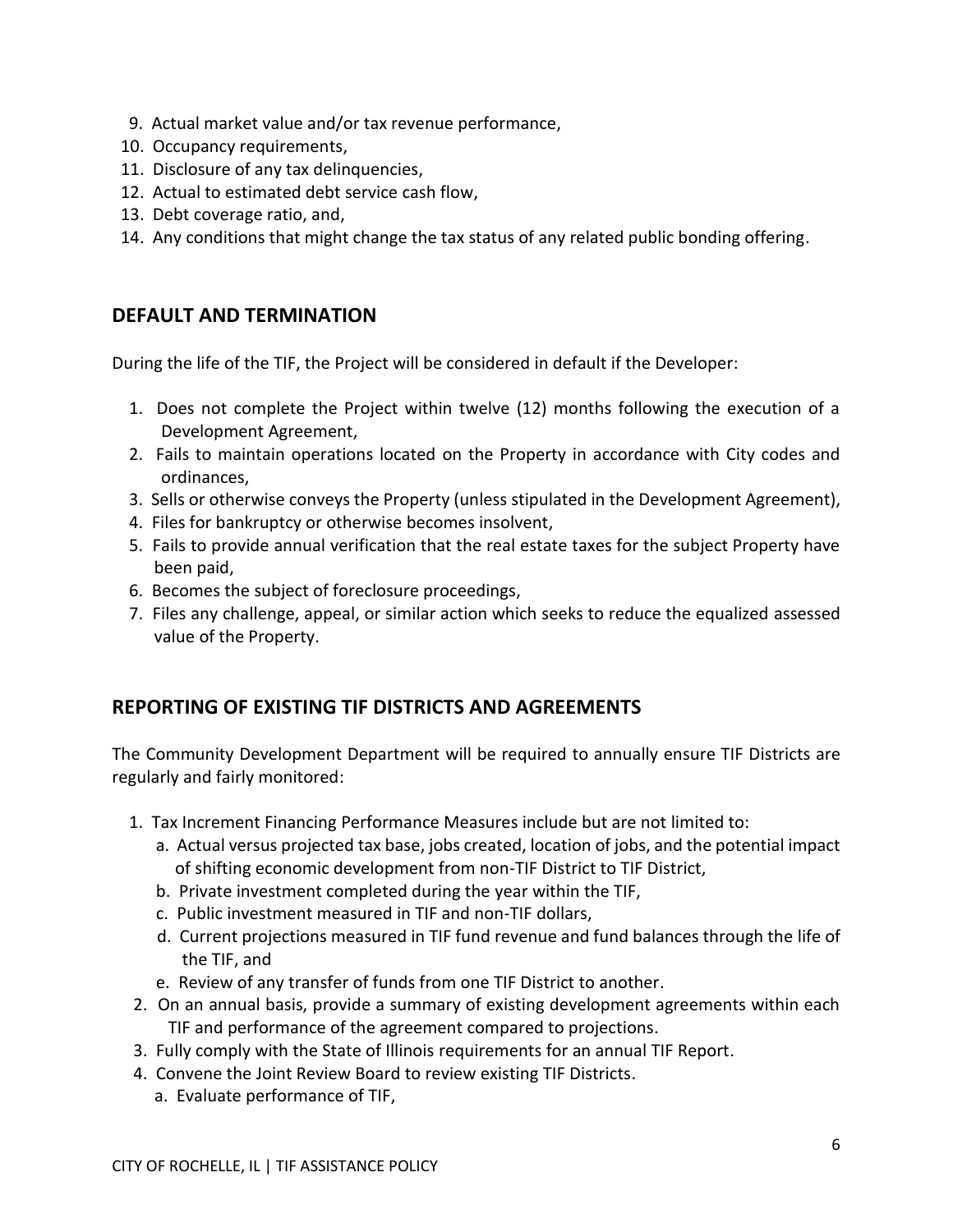- b. Review implementation of Redevelopment Plan,
- c. Assess Fiscal Impact on affected taxing districts,
- d. Review of any increase in services to any taxing district,
- e. Determine if there are any surplus funds as defined by the TIF Act.

## **APPLICATION PROCESS AND PROCEDURE**

- A. Application for Tax Increment Financing assistance shall be made on the forms provided by the City.
- B. In addition to the information requested in the Tax Increment Financing assistance application, the applicant will submit:
	- 1. Financial commitment from lending institution,
	- 2. Plans and drawings,
	- 3. Background information on the applicant,
	- 4. Proforma analysis, and,
	- 5. Financial statements.

The City will request the Township or County Assessor determine the level of increment that is expected to be generated by the proposed project.

To be considered for TIF assistance, the following steps and procedures are required:

- 1. Project must be located within the boundary of the TIF district,
- 2. Applicant must complete and return the appropriate application forms (attached),
- 3. Application should be supplemented by all pertinent documentation (number of jobs to be created/retained, capital investment, construction schedule, evidence of project financing, etc.) as required in application.
- 4. Completed applications will be submitted to the Community Development Director for staff review and comment. Incomplete forms will be returned to the applicant with an explanation on additional information as may be required.
- 5. The TIF Review Committee will consist of the City Manager, City Attorney, Community Development Director, Finance Director, Mayor, (1) Rochelle City Council, and (1) Designee of the City Manager. Staff will review and consider the application and act as promptly as possible. The TIF Review Committee may defer action on any application pending further information required to clearly evaluate the project. It will be the responsibility of the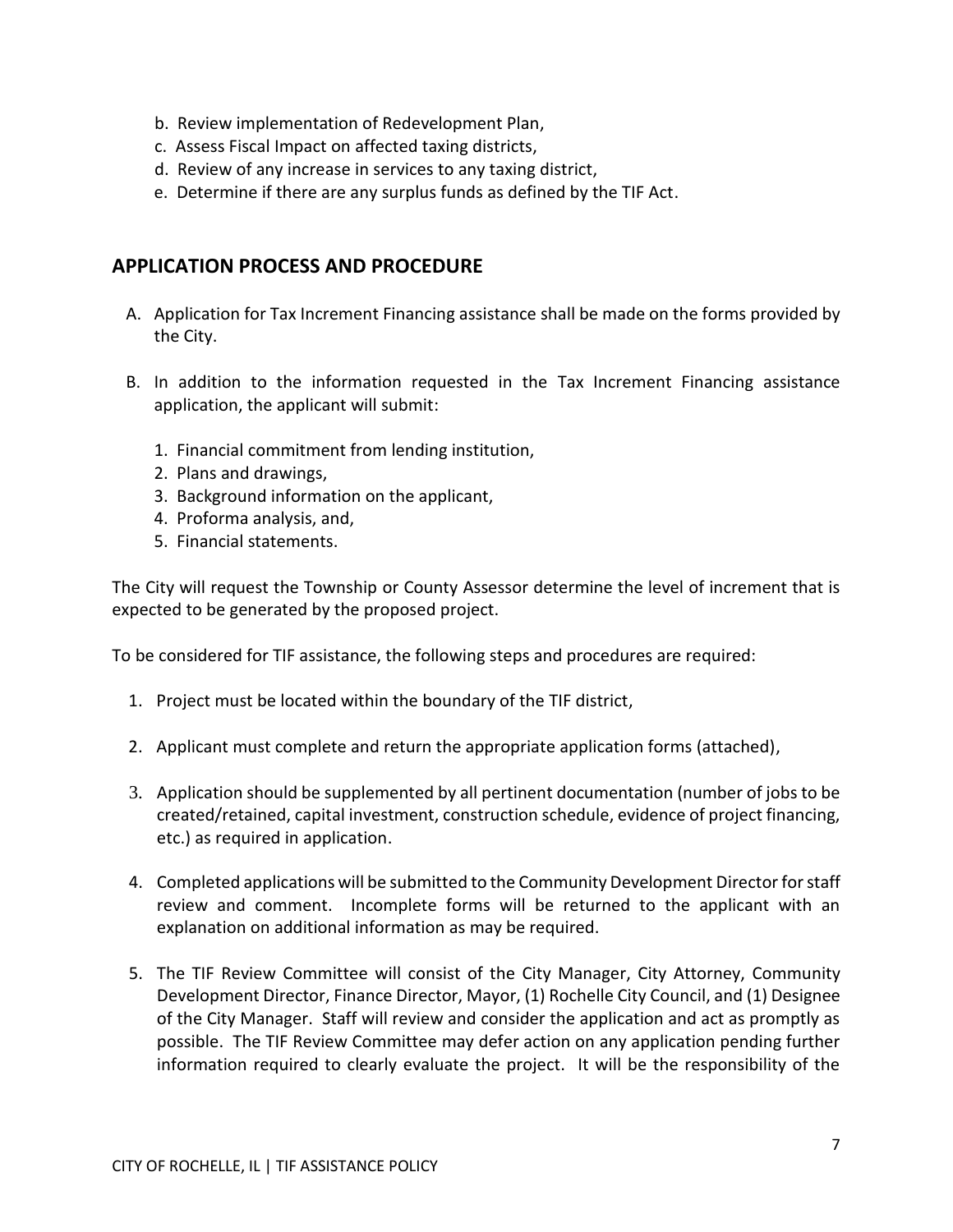applicant to supplement the application with information as may be required by the Community Development Director in a timely manner.

- 6. The TIF Review Committee will approve, deny, or amend the application and provide the applicant with a written response of its determination.
- 7. Staff will respect the confidentiality of financial records of the applicant as allowed by law.
- 8. The recommendation of the City Manager must be submitted and approved by a majority vote of the Rochelle City Council before any incremental property tax usage can be realized.
- 9. If approved by the City Council, a *letter of intent* outlining the specific terms and conditions of the TIF assistance will be provided to the applicant.

# **POLICY CRITERIA**

In reviewing the TIF application the City Manager, City Attorney, and TIF Review Committee will evaluate each project using the following criteria and ranking system. Projects must accumulate at least 125 points to be considered for approval. Points can range from 0 to the maximum in each of four categories that consider: the type of project, location and size of the project, employment, and discretionary (other) factors. The total score for any project is the sum of points in the four categories.

**\_\_\_\_\_\_\_\_\_\_\_\_\_\_\_\_\_\_\_\_\_\_\_\_\_\_\_\_\_\_\_\_\_\_\_\_\_\_\_\_\_\_\_\_\_\_\_\_\_\_\_\_\_\_\_\_\_\_\_\_\_\_\_\_\_\_\_**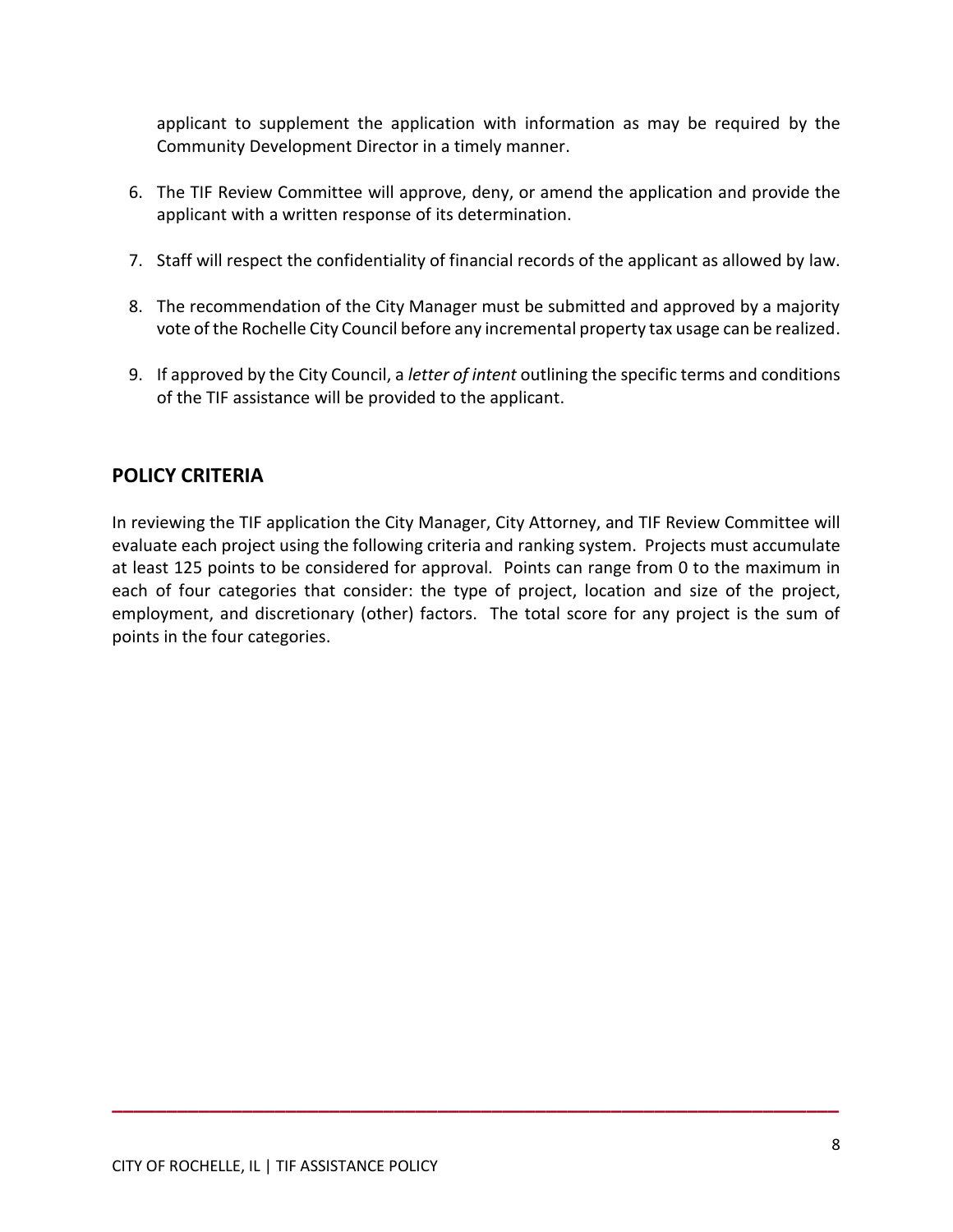# **SCALE \_\_\_\_\_\_\_\_\_\_\_\_\_\_\_\_\_\_\_\_\_\_\_\_\_\_\_\_\_\_\_\_\_\_\_\_\_\_\_\_\_\_\_\_\_\_\_\_\_\_\_\_\_\_\_\_\_\_\_\_**

High Priority - Over 225 Points | Mid Priority - 125-224 Points | Low Priority - Under 124 Points

### **CRITERIA**

## **1. Type of Project – Maximum Points**

Industrial/Manufacturing – **100 \_\_\_\_\_\_**

- 1. Increase primary employment opportunities, considering the number of jobs created based on full time equivalent (FTE).
- 2. Maintain adequate capacities in public utilities.
- 3. Promote the development of transportation-related goods and services.
- 4. Create economic incentives for businesses to locate in existing infrastructure.
- 5. Support craft manufacturing and entrepreneurship.
- 6. Create jobs in underserved areas and high unemployment zones.

#### Commercial/Retail – **100 \_\_\_\_\_\_**

- 1. Make retail centers attractive destinations.
- 2. Provide incentives for mixed-use development and redevelopment.
- 3. Pursue opportunities to strengthen sales tax base.
- 4. Provide job opportunities and services in underserved areas.
- 5. Plan for the redevelopment of Rochelle's older commercial areas.
- 6. Direct development along corridors to create stronger districts.
- 7. Avoid cannibalizing other businesses within the district or contiguous districts.
- 8. Healthcare.

Professional/Office – **75 \_\_\_\_\_\_**

Advanced education and workforce training – **30 \_\_\_\_\_\_**

Arts and culture - 20

## Tourism – **10 \_\_\_\_\_\_**

Expand public improvements - 10

- 1.Retrofit existing infrastructure and sidewalks.
- 2. Facilitate safe pedestrian crossings.
- 3. Connect walkways, parking lots, bike paths, and greenspace.
- 4. Plant trees and preserve existing trees during construction.
- 5. Make places walkable for aging population.
- 6. Improve stormwater management.

Attracting, retaining, or expanding businesses for improving the City's economic base. (Documentation of employment or financial projections must be provided by the party making the request and will serve as the basis for agreement.) - 50